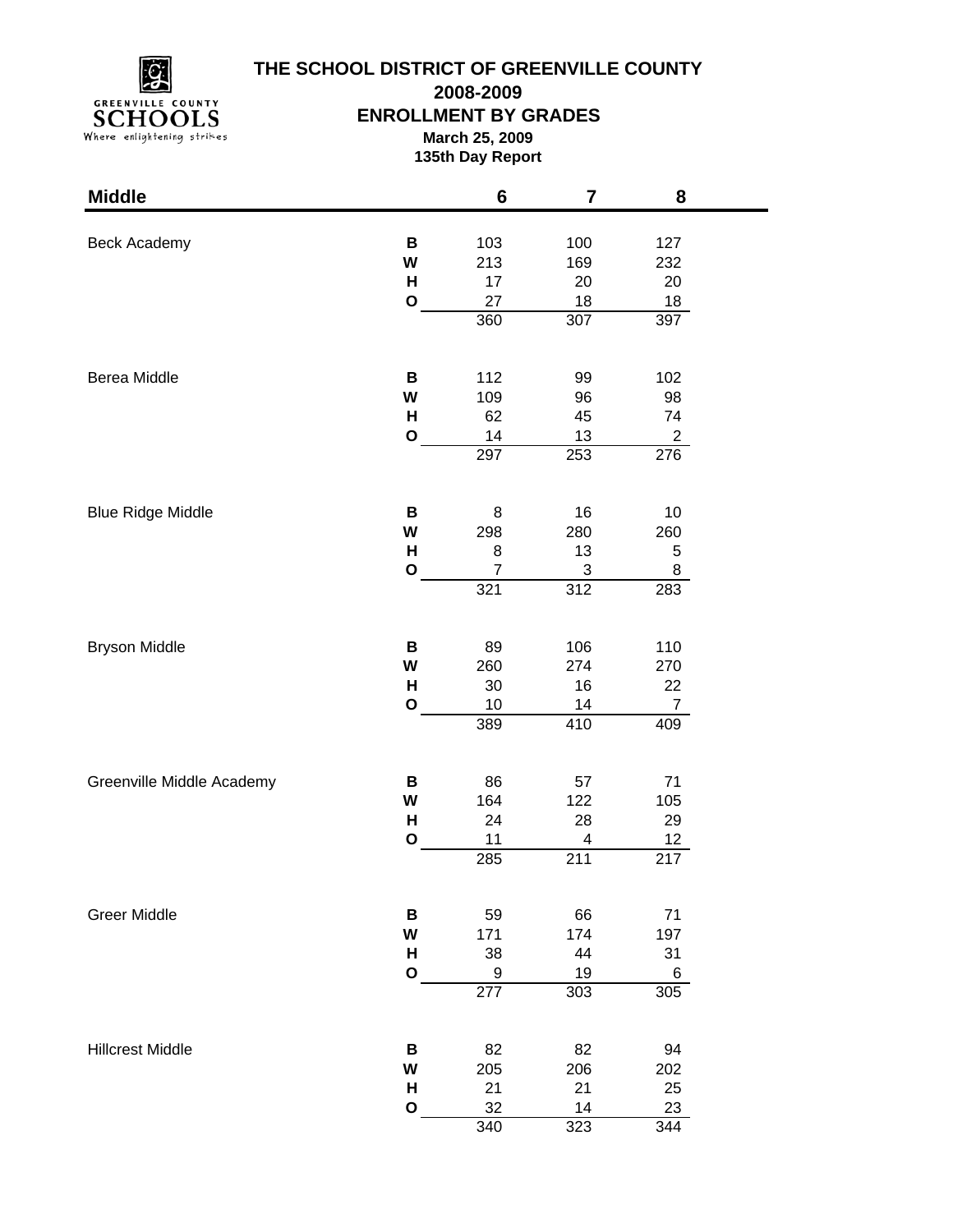

# **THE SCHOOL DISTRICT OF GREENVILLE COUNTY**

**2008-2009**

#### **ENROLLMENT BY GRADES**

**March 25, 2009 135th Day Report**

| <b>Middle</b>         |              | 6                | $\overline{\mathbf{7}}$ | 8                     |  |
|-----------------------|--------------|------------------|-------------------------|-----------------------|--|
|                       |              |                  |                         |                       |  |
| Hughes Academy        | В            | 152              | 149                     | 147                   |  |
|                       | W<br>н       | 99<br>28         | 86<br>23                | 79<br>21              |  |
|                       | $\mathbf{o}$ | $\boldsymbol{9}$ | $\overline{7}$          | 16                    |  |
|                       |              | 288              | 265                     | 263                   |  |
|                       |              |                  |                         |                       |  |
| Lakeview Middle       | В            | 59               | 63                      | 61                    |  |
|                       | W            | 66               | 63                      | 48                    |  |
|                       | H            | 56               | 42                      | 46                    |  |
|                       | $\mathbf{o}$ | 12               | 6                       | 6                     |  |
|                       |              | 193              | 174                     | 161                   |  |
| League Academy        | В            | 48               | 53                      | 48                    |  |
|                       | W            | 143              | 150                     | 158                   |  |
|                       | H            | 26               | 14                      | 18                    |  |
|                       | $\mathbf O$  | 18               | 14                      | 12                    |  |
|                       |              | 235              | 231                     | 236                   |  |
|                       |              |                  |                         |                       |  |
| Mauldin Middle        | В            | 91               | 85                      | 87                    |  |
|                       | W<br>H       | 224              | 241                     | 248                   |  |
|                       | $\mathbf{o}$ | 25<br>22         | 30<br>36                | 34<br>$36\,$          |  |
|                       |              | $\overline{362}$ | 392                     | 405                   |  |
|                       |              |                  |                         |                       |  |
| Northwest Middle      | В            | 28               | 37                      | 37                    |  |
|                       | W            | 236              | 228                     | 216                   |  |
|                       | н            | 9                | 11                      | 9                     |  |
|                       | O            | 14               | 4                       | 3                     |  |
|                       |              | 287              | 280                     | 265                   |  |
| Northwood Middle      | В            | 45               | 66                      | 60                    |  |
|                       | W            | 186              | 159                     | 176                   |  |
|                       | H            | 30               | 35                      | 30                    |  |
|                       | $\mathbf O$  | 14               | 19                      | 15                    |  |
|                       |              | 275              | 279                     | 281                   |  |
| Ralph Chandler Middle | B            | 24               | 23                      | 25                    |  |
|                       | W            | 171              | 137                     | 132                   |  |
|                       | н            | 15               | 5                       | 8                     |  |
|                       | $\mathbf O$  | 10<br>220        | 6<br>171                | $\overline{7}$<br>172 |  |
|                       |              |                  |                         |                       |  |
| Riverside Middle      | В            | 42               | 35                      | 30                    |  |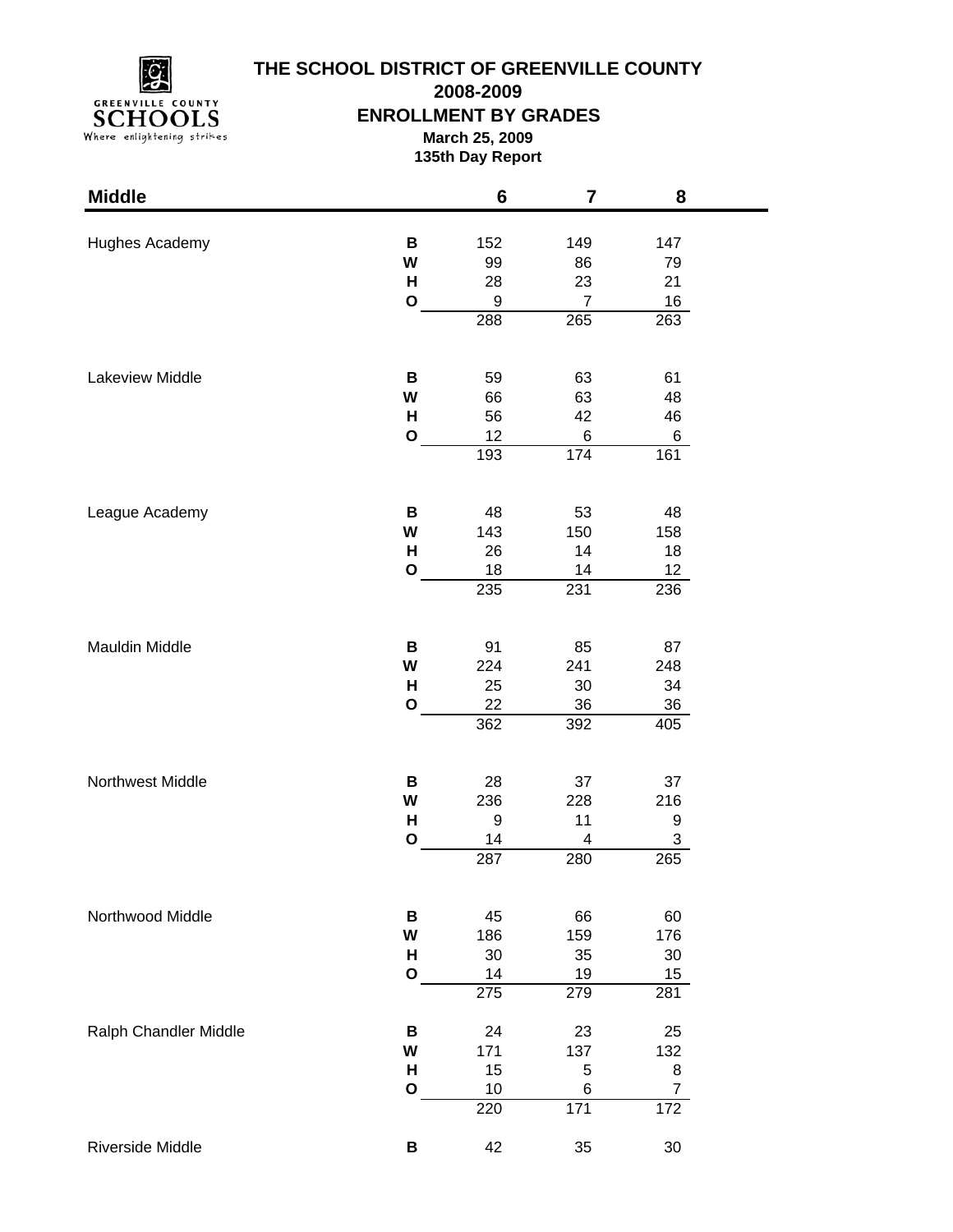$\mathcal{G}$ **GREENVILLE COUNTY** SCHOOLS<br>Where enlightening strikes

# **THE SCHOOL DISTRICT OF GREENVILLE COUNTY**

**2008-2009**

**ENROLLMENT BY GRADES**

**March 25, 2009 135th Day Report**

| <b>Middle</b> |   | 6   |     |     |
|---------------|---|-----|-----|-----|
|               | W | 223 | 238 | 244 |
|               | н | 30  | 33  | 46  |
|               | O | 34  | 27  | 25  |
|               |   | 329 | 333 | 345 |
|               |   |     |     |     |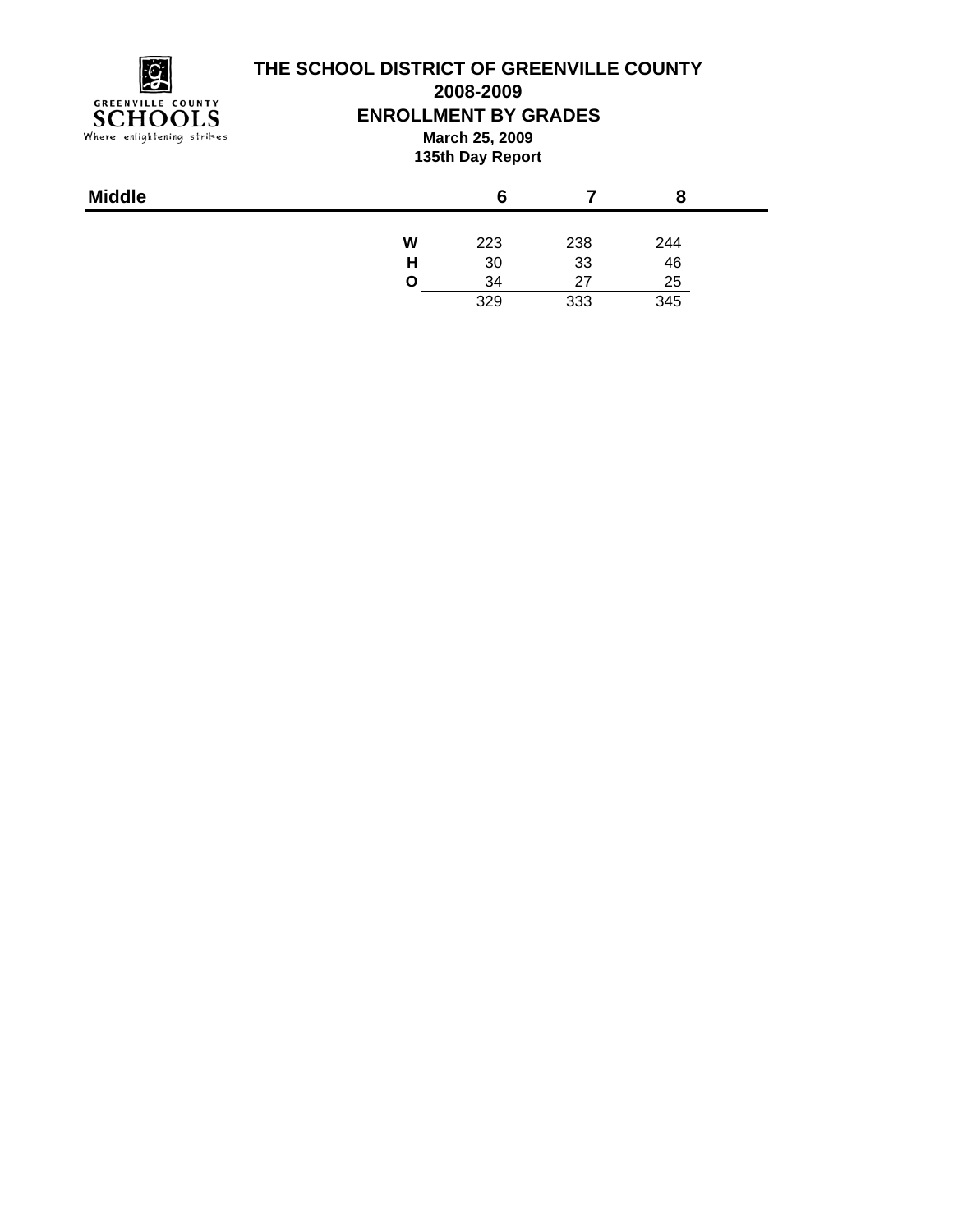**GREENVILLE COUNTY** SCHOOLS<br>Where enlightening strikes

### **THE SCHOOL DISTRICT OF GREENVILLE COUNTY**

**2008-2009**

**ENROLLMENT BY GRADES**

**March 25, 2009 135th Day Report**

| <b>Middle</b>               |              | $6\phantom{1}6$  | $\overline{\mathbf{7}}$   | 8                         |
|-----------------------------|--------------|------------------|---------------------------|---------------------------|
|                             |              |                  |                           |                           |
| Sevier Middle               | $\, {\bf B}$ | 48               | 50                        | 59                        |
|                             | W            | 93               | 123                       | 124                       |
|                             | $\mathsf{H}$ | 23               | 21                        | 18                        |
|                             | $\mathbf{o}$ | $\boldsymbol{9}$ | $\overline{7}$            | $\,6$                     |
|                             |              | 173              | 201                       | 207                       |
| <b>Sterling School</b>      | B            | $\mathbf 1$      | $\overline{c}$            |                           |
|                             | W            | 69               | 65                        | 51                        |
|                             | H            | $\blacksquare$   |                           | $\mathbf{1}$              |
|                             | $\mathbf O$  | 5                | $\ensuremath{\mathsf{3}}$ | $\ensuremath{\mathsf{3}}$ |
|                             |              | $\overline{75}$  | $\overline{70}$           | 55                        |
| Tanglewood Middle           | $\, {\bf B}$ | 114              | 112                       | 115                       |
|                             | W            | 53               | 46                        | 43                        |
|                             | H            | 40               | 38                        | 42                        |
|                             | $\mathbf 0$  | 6                | 4                         | 3                         |
|                             |              | 213              | 200                       | 203                       |
| <b>Washington Center</b>    | $\, {\bf B}$ | $\overline{7}$   | $\overline{\mathbf{c}}$   | $\ensuremath{\mathsf{3}}$ |
|                             | W            | 4                | 3                         | $\overline{7}$            |
|                             | H            |                  |                           |                           |
|                             | $\mathbf{o}$ |                  |                           |                           |
|                             |              | $\overline{11}$  | $\overline{5}$            | 10 <sub>1</sub>           |
| <b>Woodmont Middle</b>      | B            | 85               | 89                        | 71                        |
|                             | W            | 112              | 125                       | 119                       |
|                             | H            | 9                | 16                        | 15                        |
|                             | $\mathbf{o}$ | 6                | $\,6\,$                   | $\ensuremath{\mathsf{3}}$ |
|                             |              | 212              | 236                       | 208                       |
|                             |              |                  |                           |                           |
|                             | B            | 1,283            | 1,292                     | 1,328                     |
|                             | W            | 3,099            | 2,985                     | 3,009                     |
|                             | $\mathsf{H}$ | 491              | 455                       | 494                       |
|                             | O            | 269              | 224                       | 211                       |
| <b>Middle School Totals</b> |              | 5,142            | 4,956                     | 5,042                     |

Legend: B=Black W=White H=Hispanic O=Other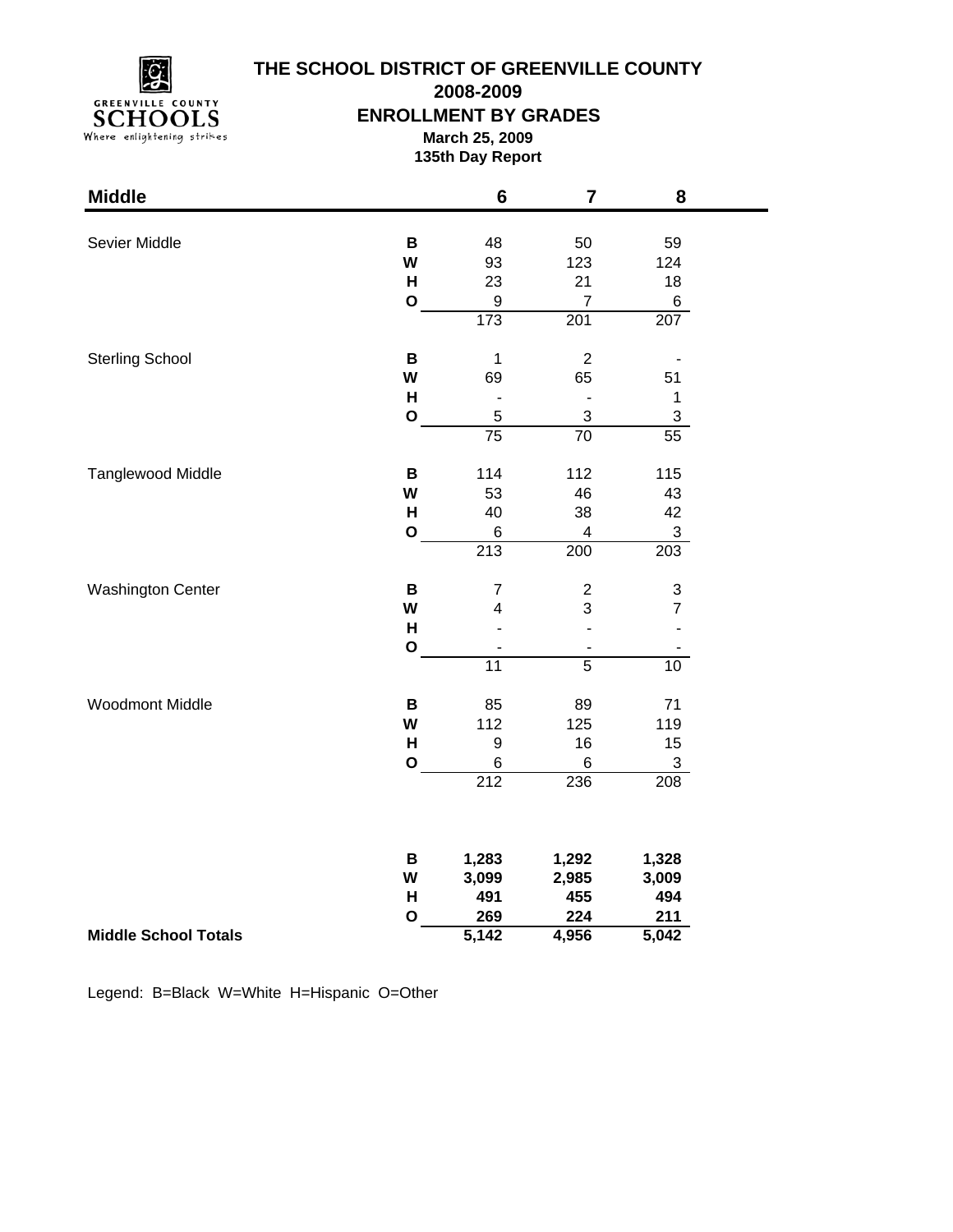| ΓΟΤΑΙ                                      |
|--------------------------------------------|
| 330<br>614<br>57<br>63<br>1,064            |
| 313<br>303<br>181<br>29<br>826             |
| 34<br>838<br>26<br>$\frac{18}{916}$        |
| 305<br>804<br>68<br>31<br>1,208            |
| 214<br>391<br>81<br>27<br>$\overline{713}$ |
| 196<br>542<br>113<br>34<br>885             |
| 258<br>613<br>67<br>69                     |

1,007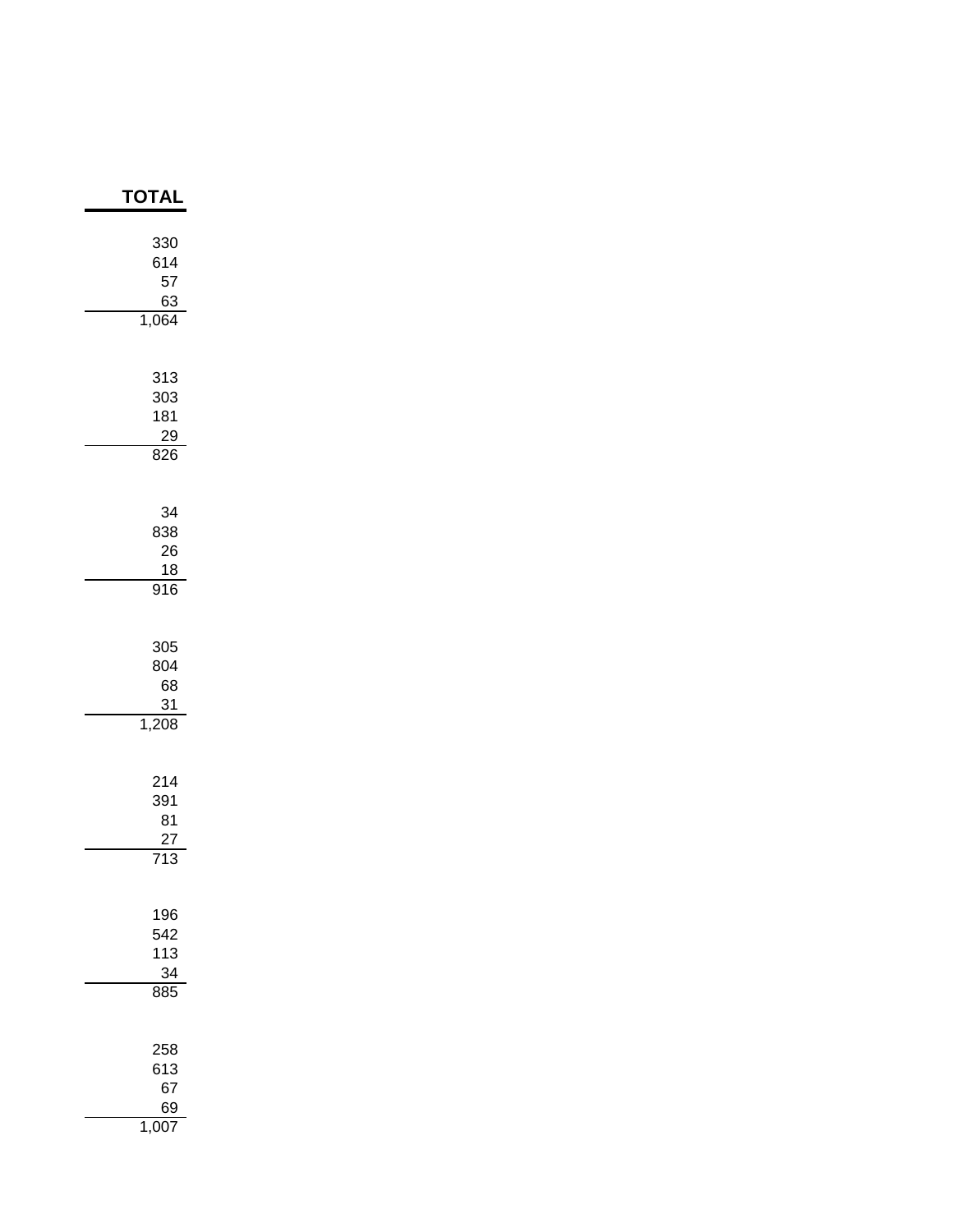| <b>TOTAL</b>                                |
|---------------------------------------------|
| 448<br>264<br>72<br>$\frac{32}{816}$        |
| 183<br>177<br>144<br>24<br>$\overline{528}$ |
| 149<br>451<br>58<br>44<br>$\frac{1}{702}$   |
| 263<br>713<br>89<br>$\frac{94}{1,159}$      |
| 102<br>680<br>29<br>21<br>832               |
| 171<br>521<br>95<br>48<br>835               |
| 72<br>440<br>28<br>23<br>563                |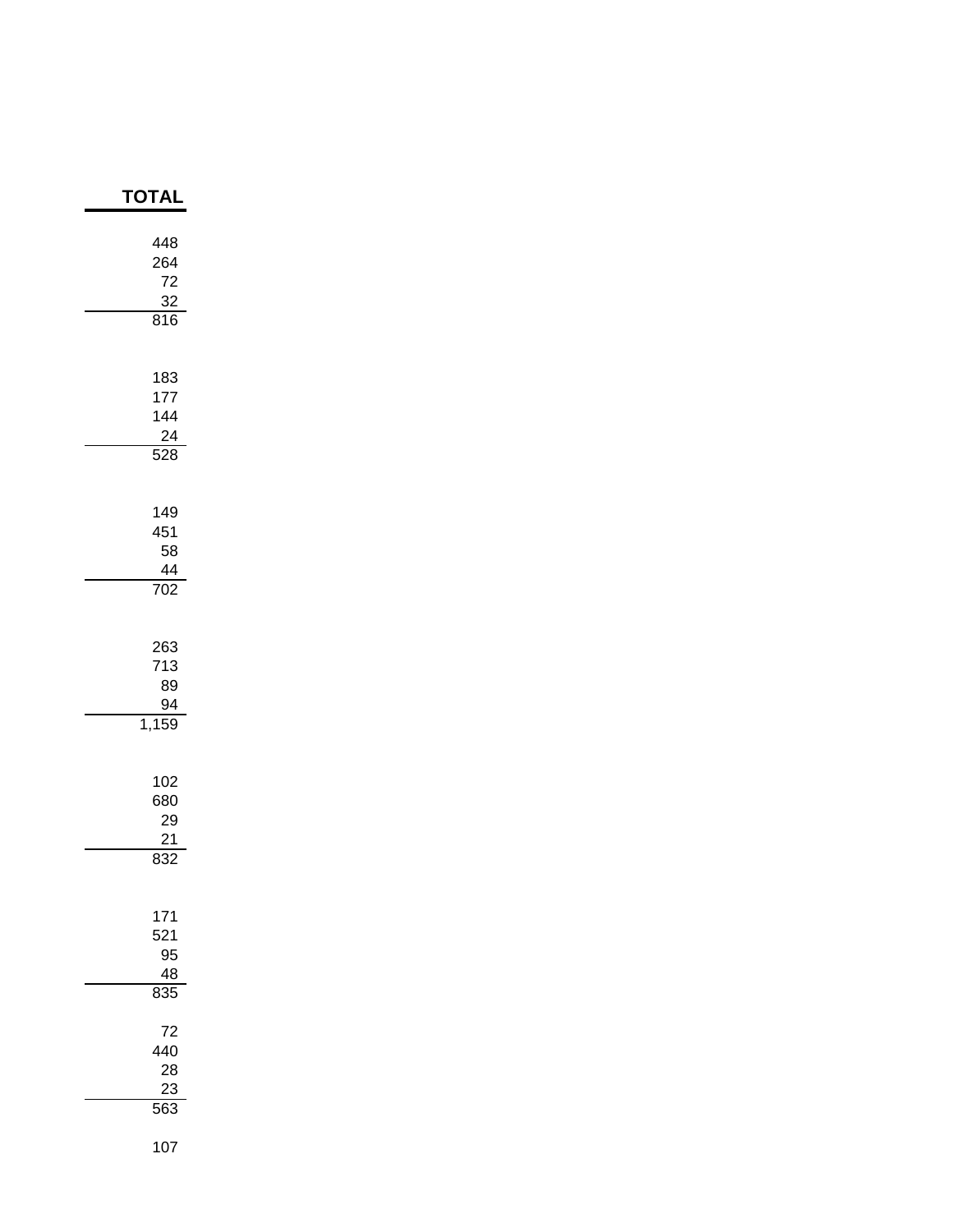| TOTAL |  |
|-------|--|
|       |  |
| 705   |  |
| 109   |  |
| 86    |  |
| 1,007 |  |